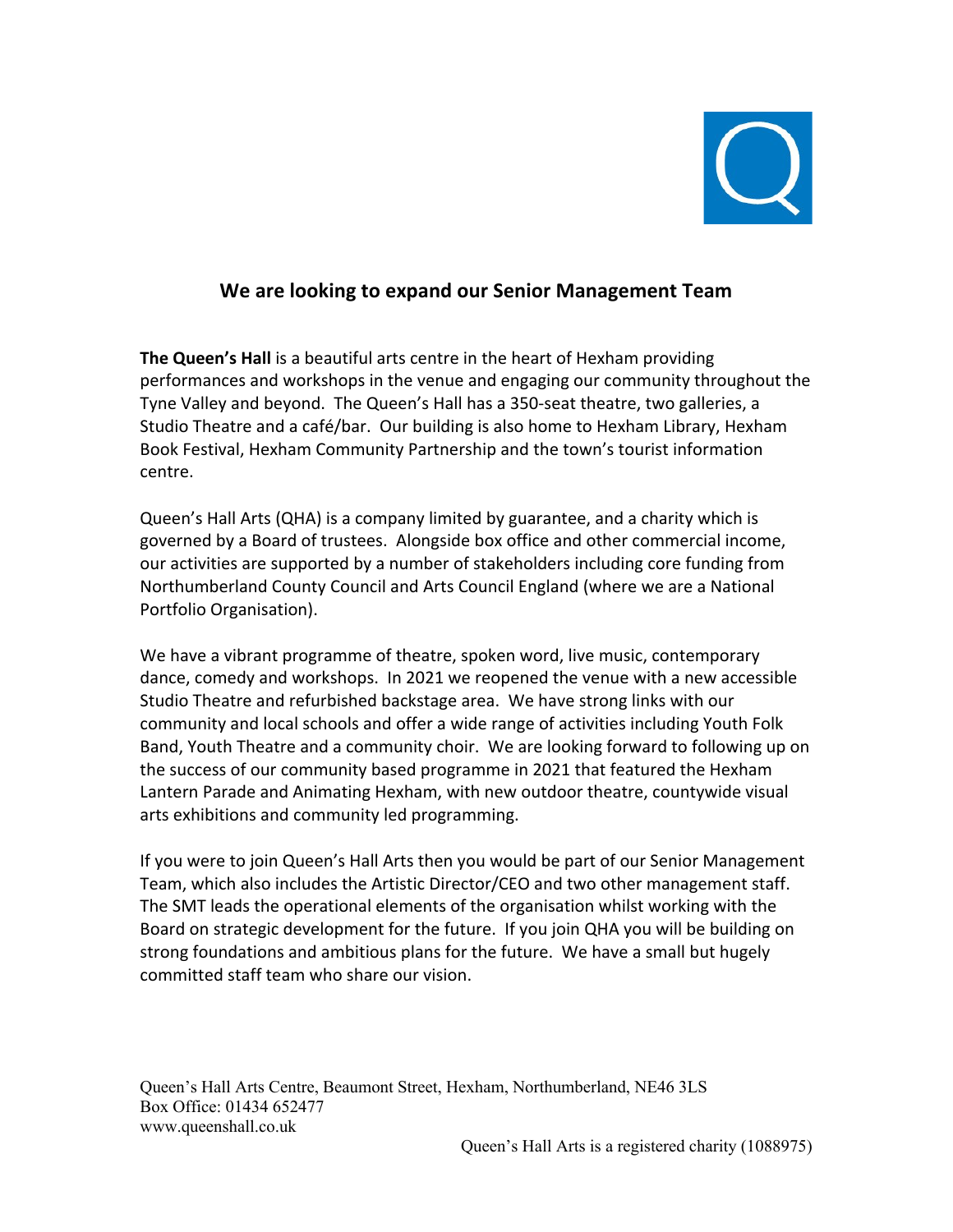This role will be based in the Queen's Hall, but will include some remote working as well as regional and national meetings/events. The role is the equivalent of 4 days per week and we are keen to support flexible working patterns, where possible.

Our most recent annual report and accounts, along with other governance and regulatory information are at: **Accounts and annual returns, QUEENS HALL ARTS -**1088975, Register of Charities - The Charity Commission

#### **How to apply**:

If you would like to have an informal chat with our Artistic Director/CEO, Katy Taylor, then send an email to katy.taylor@queenshall.co.uk

Application is by completion of the form which is available on our website, www.queenshall.co.uk .

## **Equal Opportunities**

Information provided by you on the Inclusivity and Diversity Monitoring Form will be used to monitor our equal opportunities policy and practices. This part of the form will be detached from the main body of the application form and will not form any part of the selection process. Queen's Hall Arts seeks to employ a workforce that reflects the diversity of background and cultures within which we operate and to provide a working environment free from any form of harassment, intimidation, bullying, victimisation or discrimination.

We will treat individuals openly and fairly with dignity and respect, and value their contribution towards providing a quality service to our customers. All members of the organisation will be expected to adhere to these principles and we will challenge behaviour which is unacceptable, in particular on the grounds of gender, race, colour, nationality, ethnic or national origin, disability, religion, sexual orientation or marital status.

#### **References**

In the event of an offer of employment being made, we will take up references and reserve the right to validate all information entered on this form.

Queen's Hall Arts Centre, Beaumont Street, Hexham, Northumberland, NE46 3LS Box Office: 01434 652477 www.queenshall.co.uk